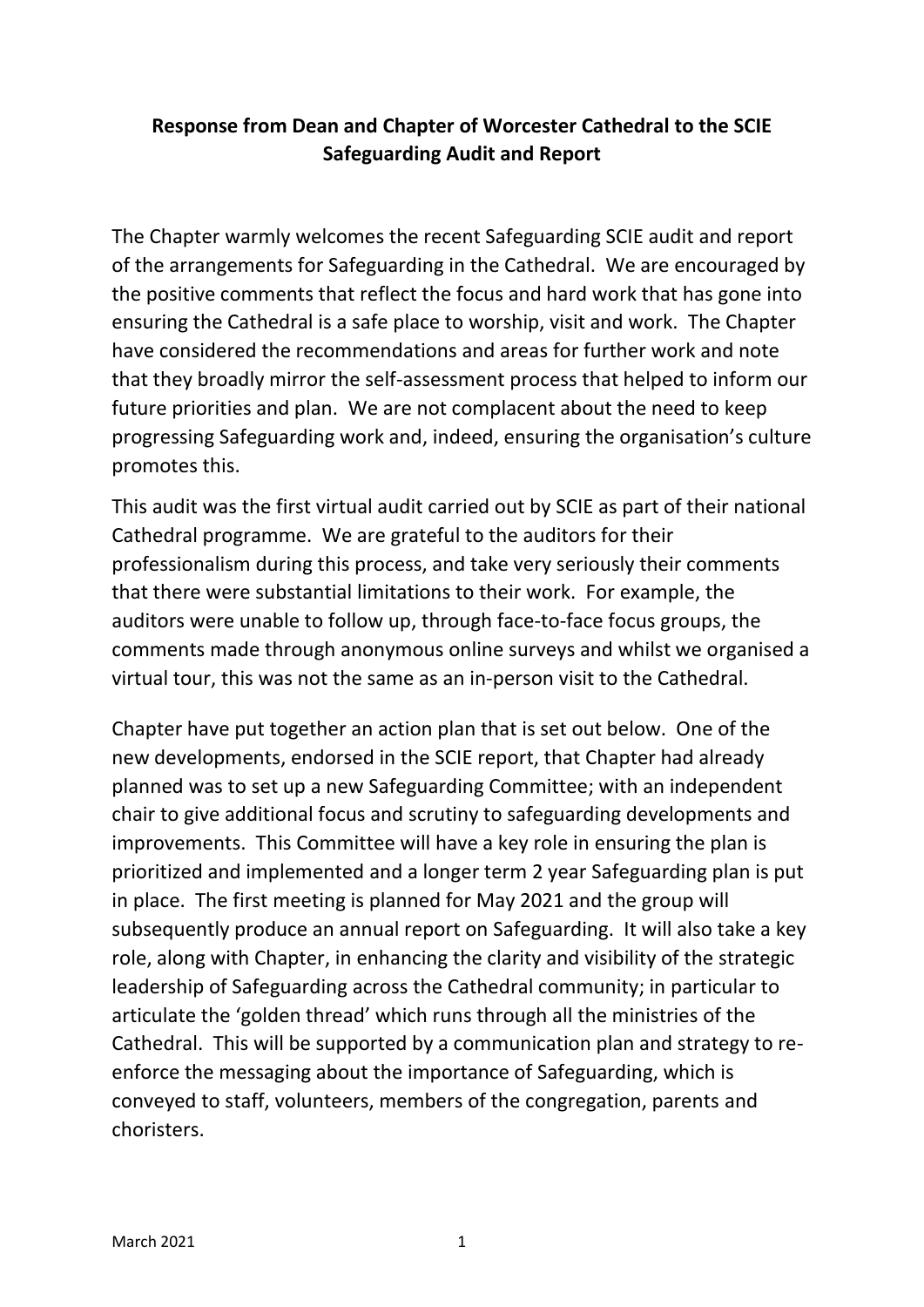## **Action Plan – Safeguarding SCIE Audit**

## **Children**

**Bullying** – the Chapter notes the concern mentioned by the audit of possible bullying. When we conducted our own survey in preparation for the audit, no concerns were expressed, but due to the importance of this question we are re-examining the question. We will consider any further improvements that need to be made in light of responses from parents and choristers.

**Lost Child Protocol** – the safety of young children visiting the Cathedral is paramount and we will put in place a protocol for the safe recovery of children who may become separated from their parents or educational groups.

#### **Staff and Volunteers**

**Lone working** – we will review arrangements for lone working to include issues such as how to deal with threatening behaviour, how to respond to people with mental ill-health, how to summon assistance urgently etc.

#### **Policy and Management**

**Reporting Concerns** – the Safeguarding Policy Statement will be reviewed and updated to ensure that all those working within the Cathedral could effectively recognise, report and record concerns. The document will be made available to all staff and volunteers.

**Recording** – the process of storing and recording cases and safeguarding incidents centrally will be reviewed and strengthened.

**Recruitment and training** – a centralized process for the recruitment, induction and training of staff and volunteers will be put in place, using the planned web-based system that is currently being sourced.

**Care of vulnerable adults** – we will strengthen a number of areas within our work around vulnerable adults as follows:

• we will review the interface between safeguarding and the provision of pastoral care by clergy and others in the Cathedral community.